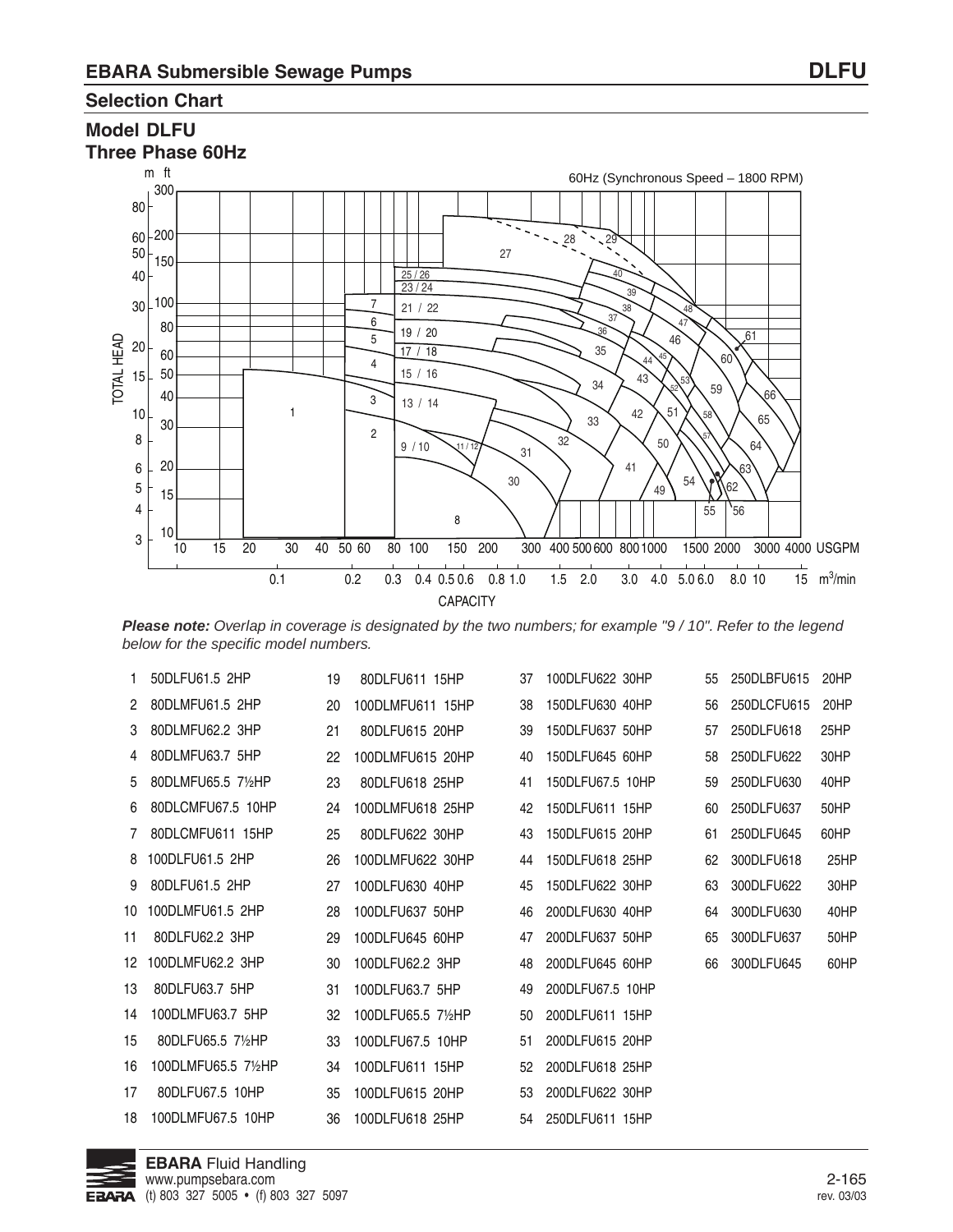**50DLF61.5 (2HP) Synchronous Speed: 1800 RPM 2, 3 inch Discharge** 60 Curve No: DL-C603-9203 Solid Dia 1 1/2" LM65 Max. Dia. 182mm-No Trim 50 40 Total Head (Ft) Total Head (Ft) Efficiency (%) 60 30 50 **EFFICIENCY** 40  $\mathcal{L}^{\mathcal{L}}$ Brake Horsepower (BHP) Brake Horsepower (BHP) 20  $\overline{\mathcal{L}^{\mathcal{C}}}$ 30 BHP 20 10 2 10 1 0 0 0 0 20 40 60 80 100 120 140 Capacity USGPM **80DLF61.5 (2HP) Synchronous Speed: 1800 RPM 3, 4 inch Discharge** 100 50 Curve No: DL-C604-9203 Solid Dia: 2 1/2" LM<sub>80</sub> 90 80 40 70 Max. Dia. 170mm - No Trim Total Head (Ft) Total Head (Ft) Efficiency (%) Efficiency (%) 30 60 50 **EFFICIENCY** 40 20 Brake Horsepower (BHP) Brake Horsepower (BHP) **BHP** 2.0 30 ∏.<br>. 1.5 10 20 1.0 10 0.5 0 0  $\frac{1}{260}$  0.0 0 20 40 60 80 100 120 140 160 180 200 220 240 260 Capacity USGPM



## Project: GPM: TDH: EFF: HP: Chk'd: Date:

**Performance Curves**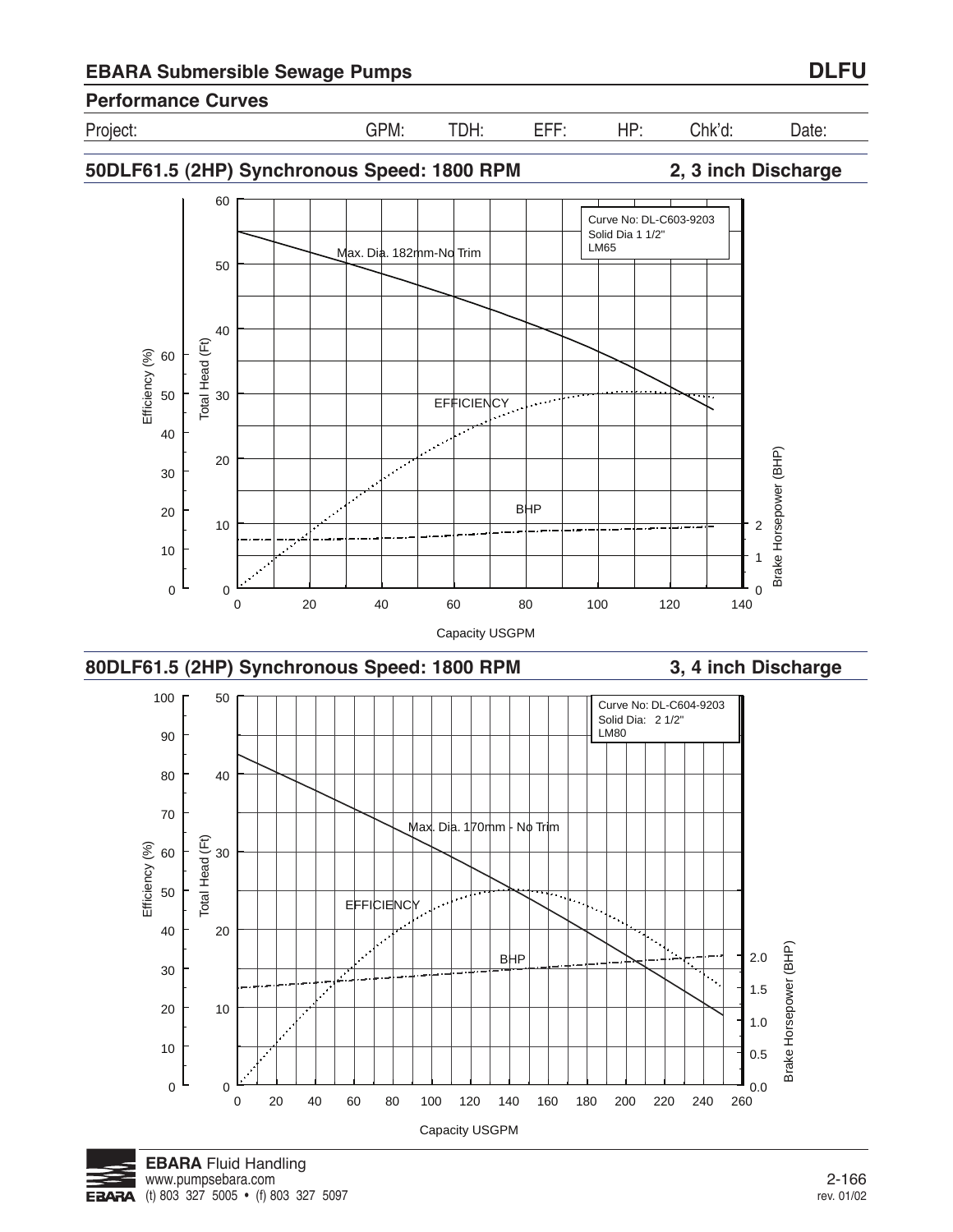











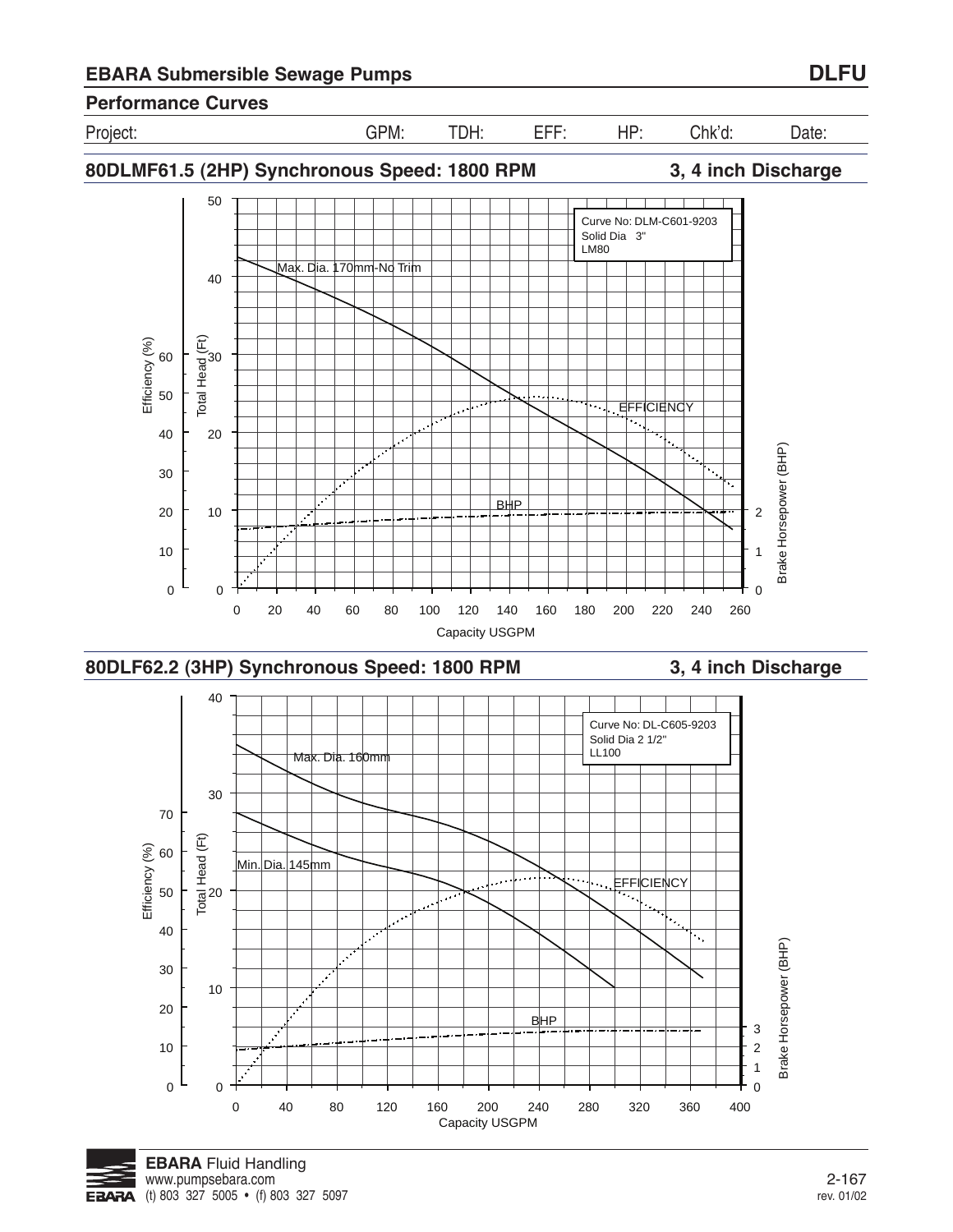

**80DLMF62.2 (3HP) Synchronous Speed: 1800 RPM 3, 4 inch Discharge**









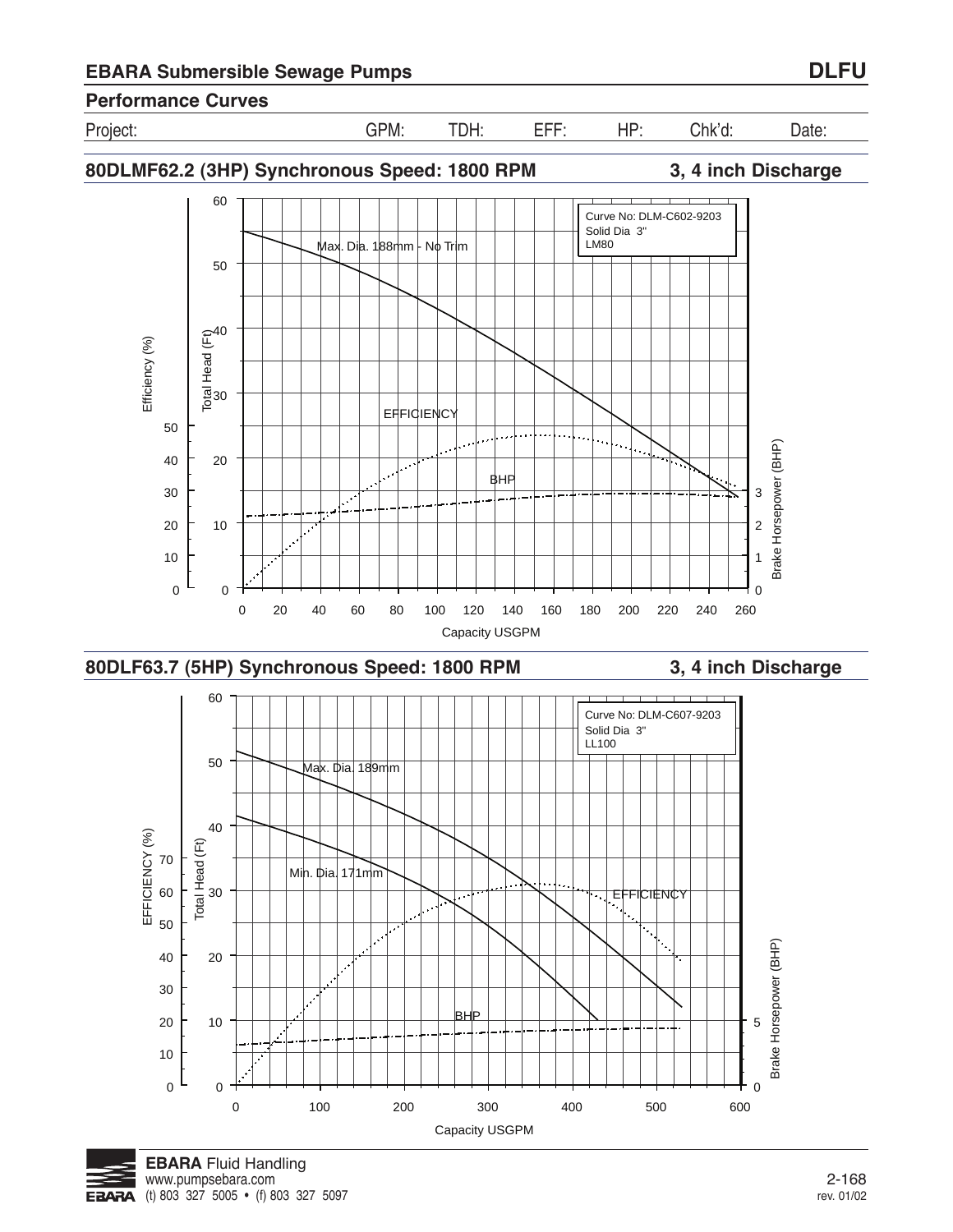**EBARA** Fluid Handling

**FRARA** 

(t) 803 327 5005 • (f) 803 327 5097

30

40

Total Head (Ft)

Total Head (Ft)

50 60 70 Efficiency (%)

Efficiency (%)









**EFFICIENCY** 



 $Min.$  Dia.  $188mm$ 



$$
\mathcal{L}^{\text{max}}(\mathcal{L}^{\text{max}})
$$

0

5

Brake Horsepower (BHP)

Brake Horsepower (BHP)

**80DLMF63.7 (5HP) Synchronous Speed: 1800 RPM 3, 4 inch Discharge**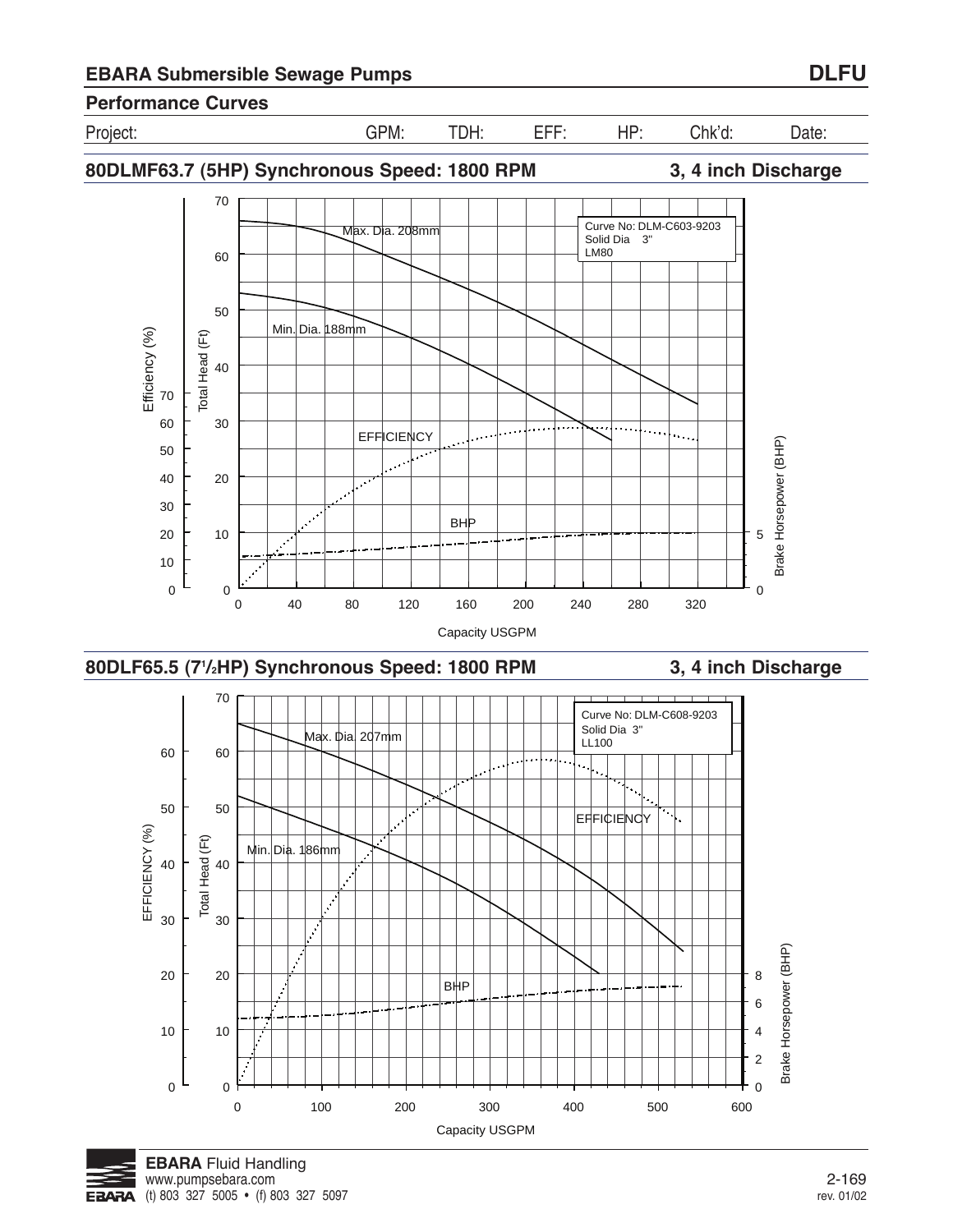

**80DLMF65.5 (71 /2HP) Synchronous Speed: 1800 RPM 3, 4 inch Discharge**







$$
\begin{array}{c}\n\hline\n\end{array}
$$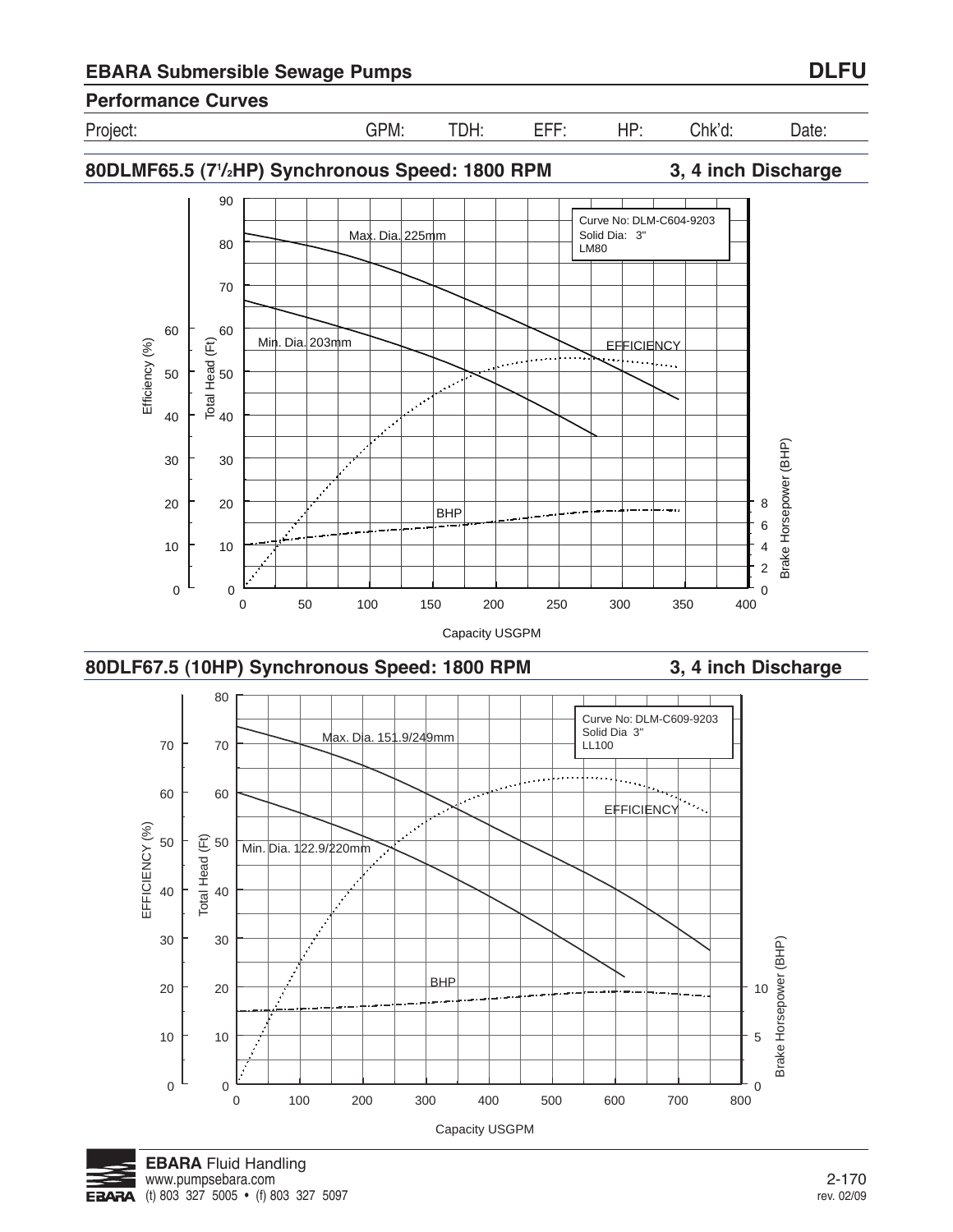Project: GPM: TDH: EFF: HP: Chk'd: Date:





0 100 200 300 400 500 600 700 800 Capacity USGPM

BHP



0

 $\mathbf 0$ 

10

20

10

پ

20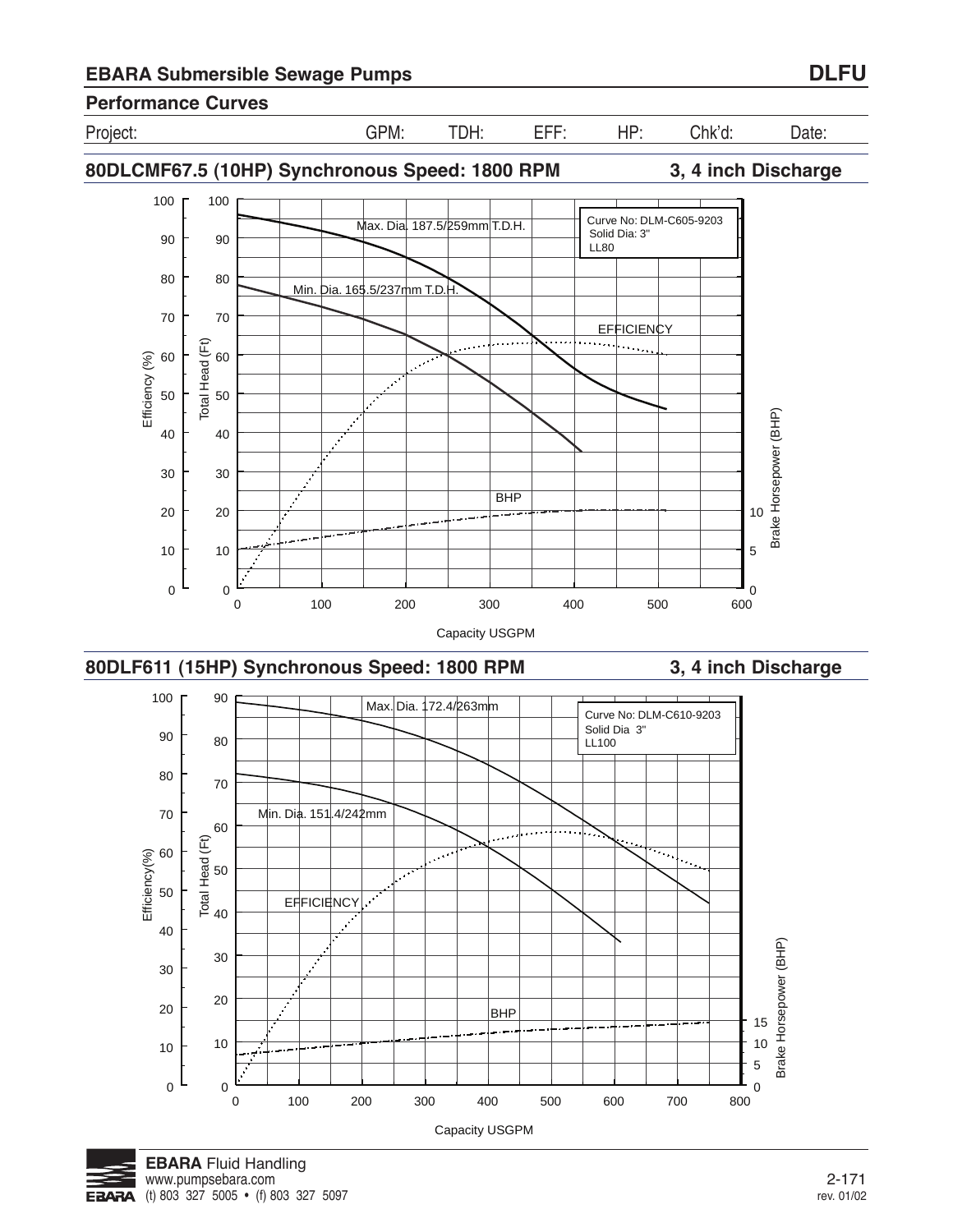





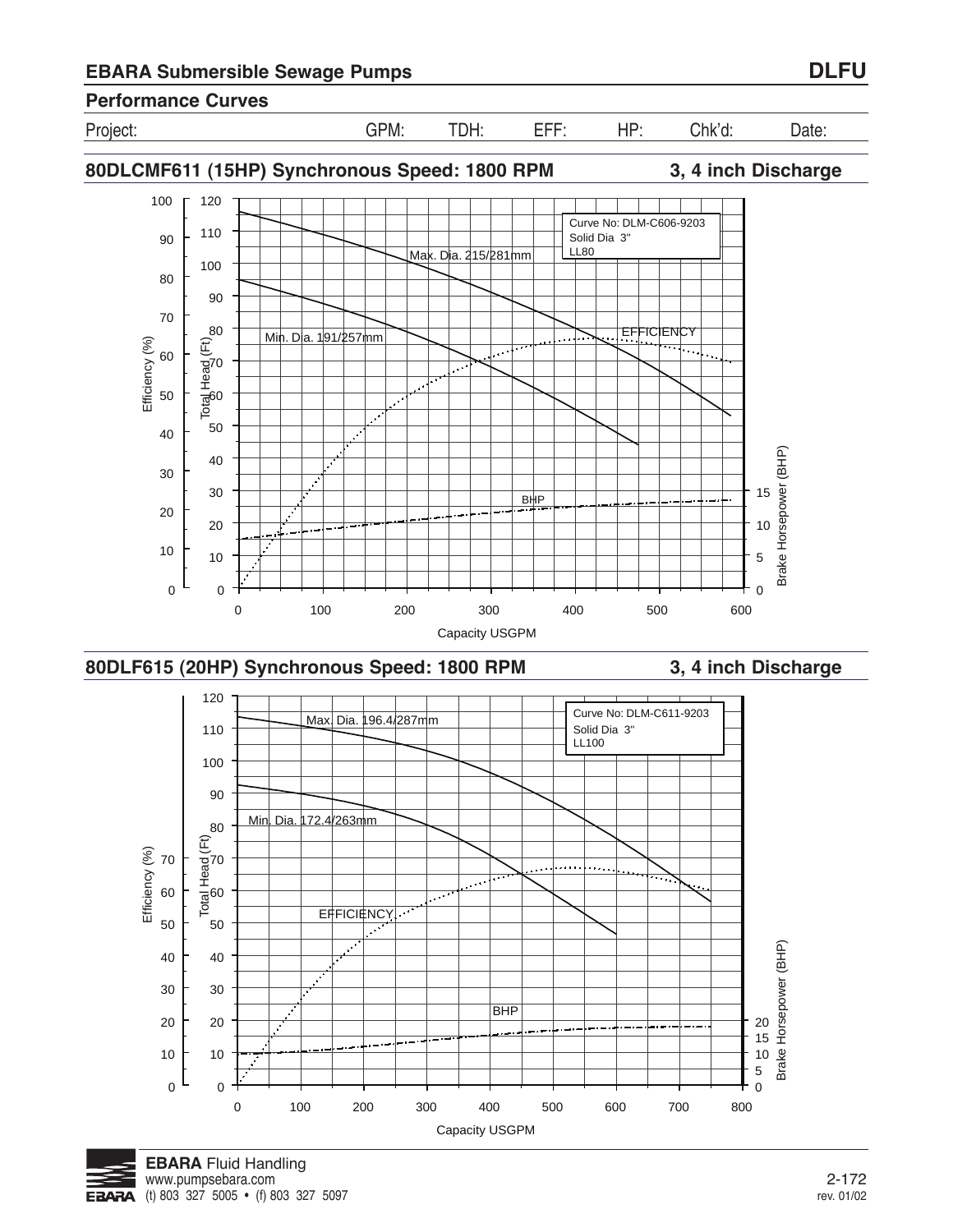

Brake Horsepower (BHP)

Brake Horsepower (BHP)



**BHP** 

0 100 200 300 400 500 600 700 800 Capacity USGPM

0 100 200 300 400 500 600 700 800 Capacity USGPM



0

20

0

20

40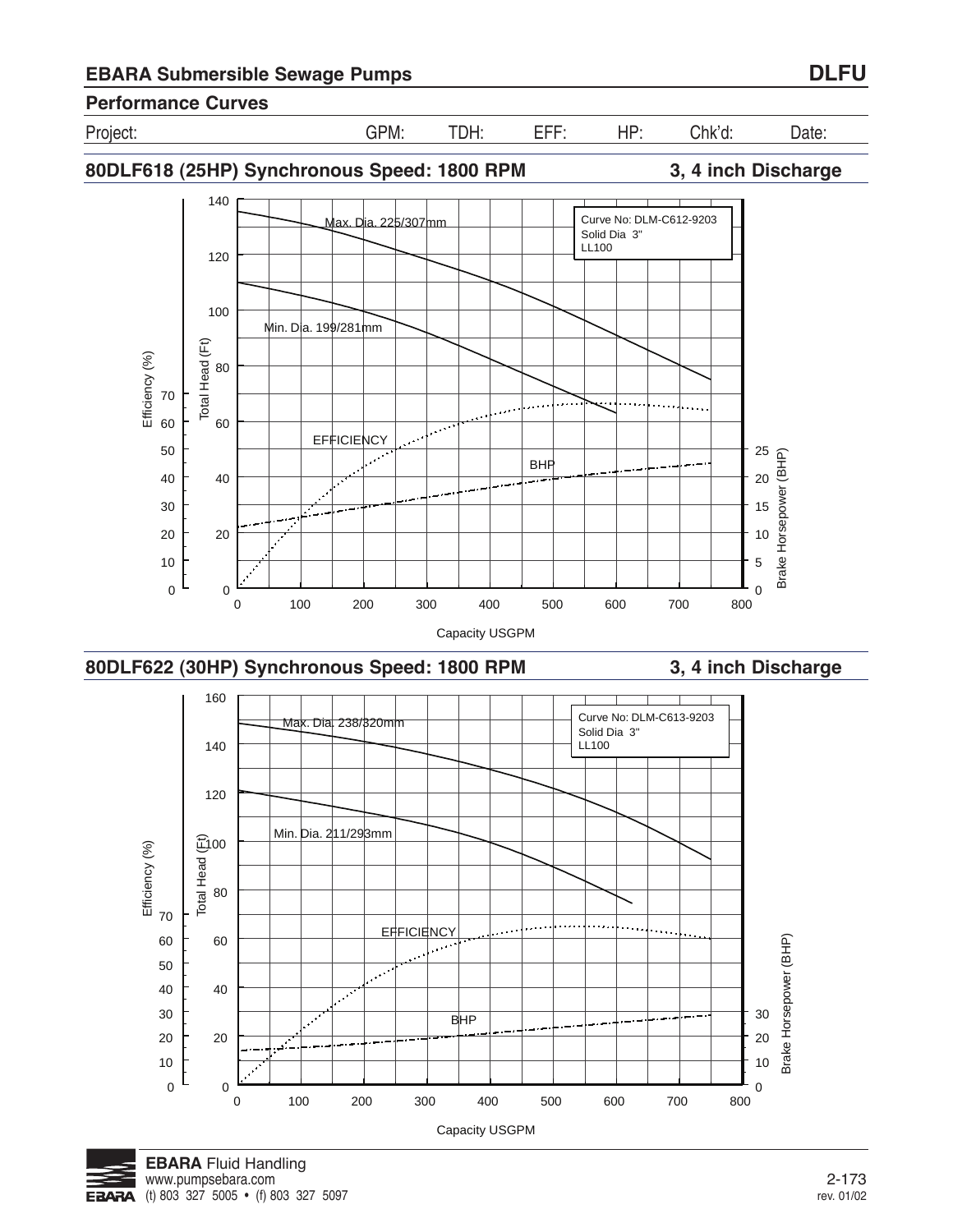

**100DLF61.5 (2HP) Synchronous Speed: 1800 RPM 3, 4 inch Discharge**







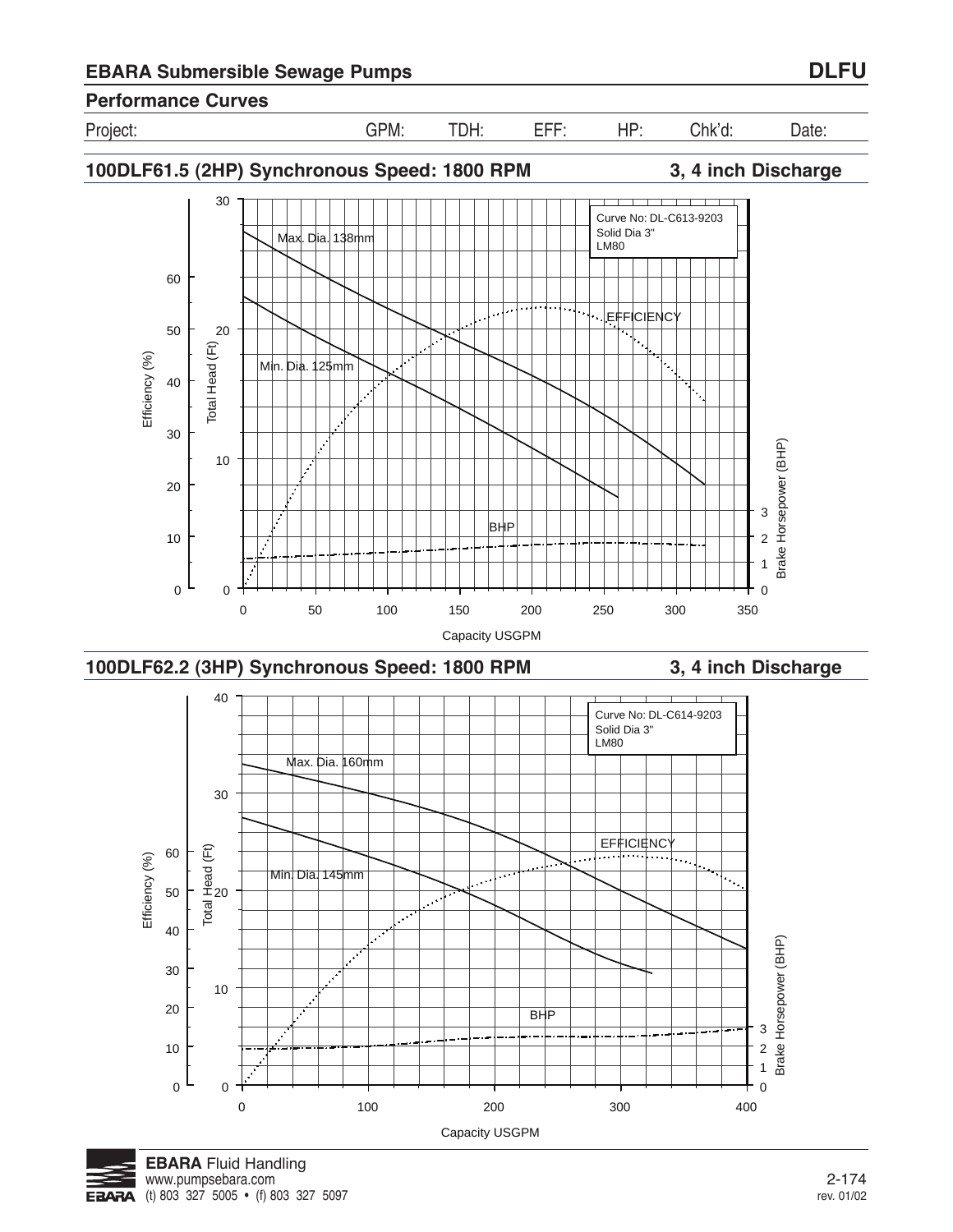



Min. Dia. 156mm

Brake Horsepower (BHP)

(t) 803 327 5005 • (f) 803 327 5097 **EBARA** 

50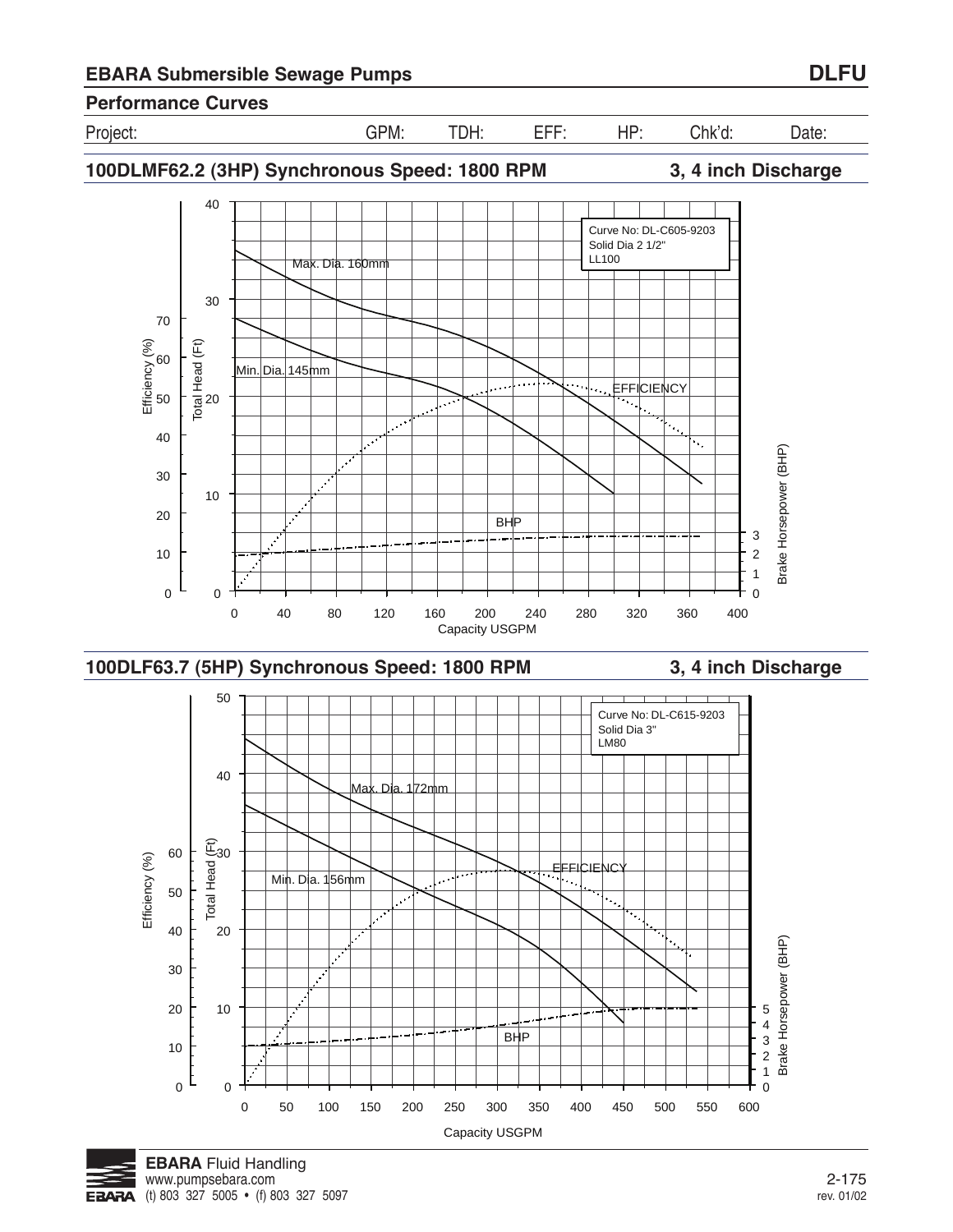Project: GPM: TDH: EFF: HP: Chk'd: Date:

**100DLMF63.7 (5HP) Synchronous Speed: 1800 RPM 3, 4 inch Discharge**







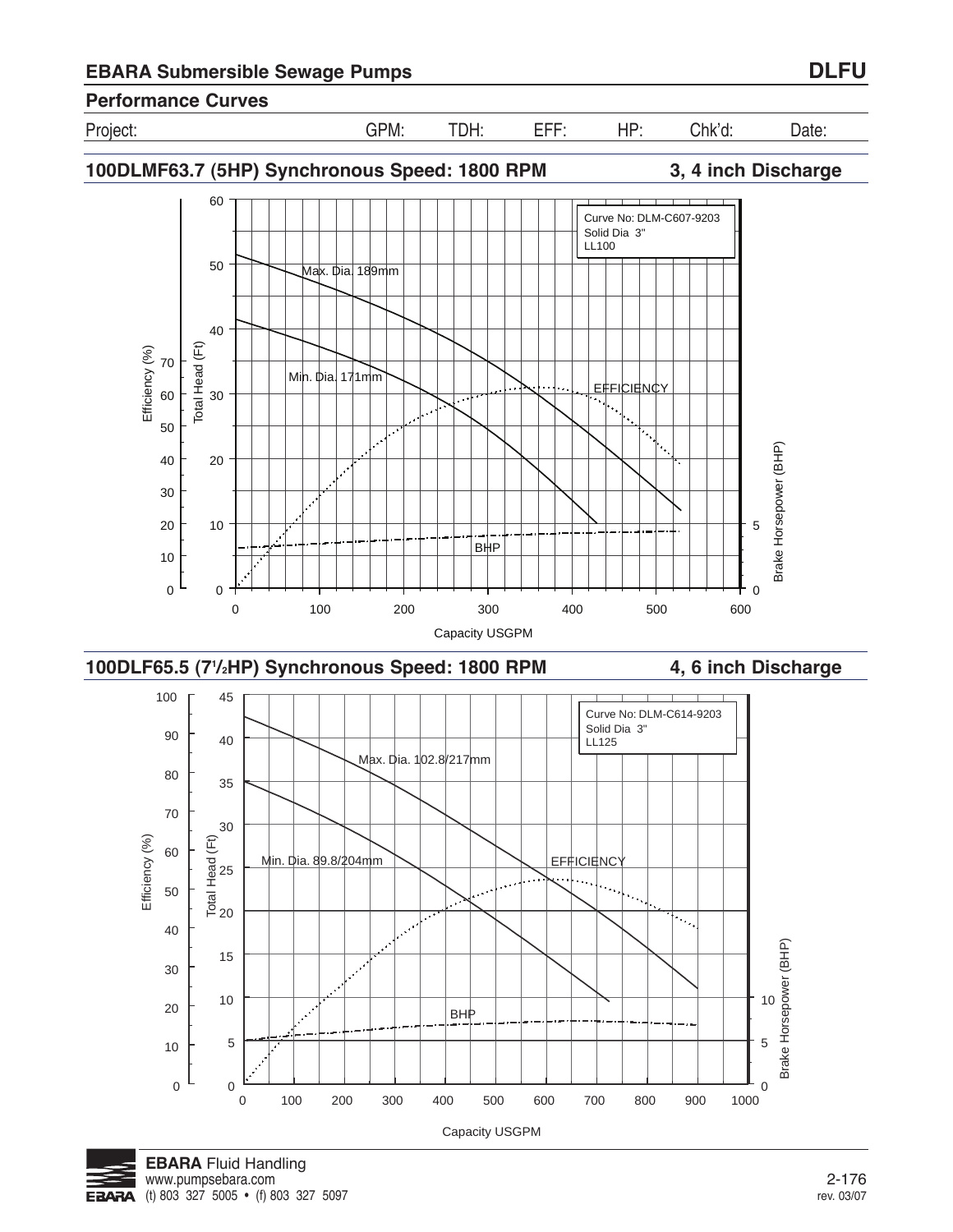Project: GPM: TDH: EFF: HP: Chk'd: Date:

70 Curve No: DLM-C608-9203 Solid Dia 3" Max. Dia. 207mm LL100 60 60 **EFFICIENCY**  $\overline{\phantom{a}}$ 50 50 न Efficiency (%)<br>
A<br>  $\frac{1}{6}$ Total Head (Ft)<br>3<br>5 Efficiency (%) Total Head (Ft) Min. Dia. 186mm  $\mathcal{L}$ 30 30  $\mathcal{L}$ Brake Horsepower (BHP) Brake Horsepower (BHP)  $\mathcal{L}$ 20 8 20 BHP 6 10 10 4 2 0 0  $\Omega$ 0 100 200 300 400 500 600 Capacity USGPM







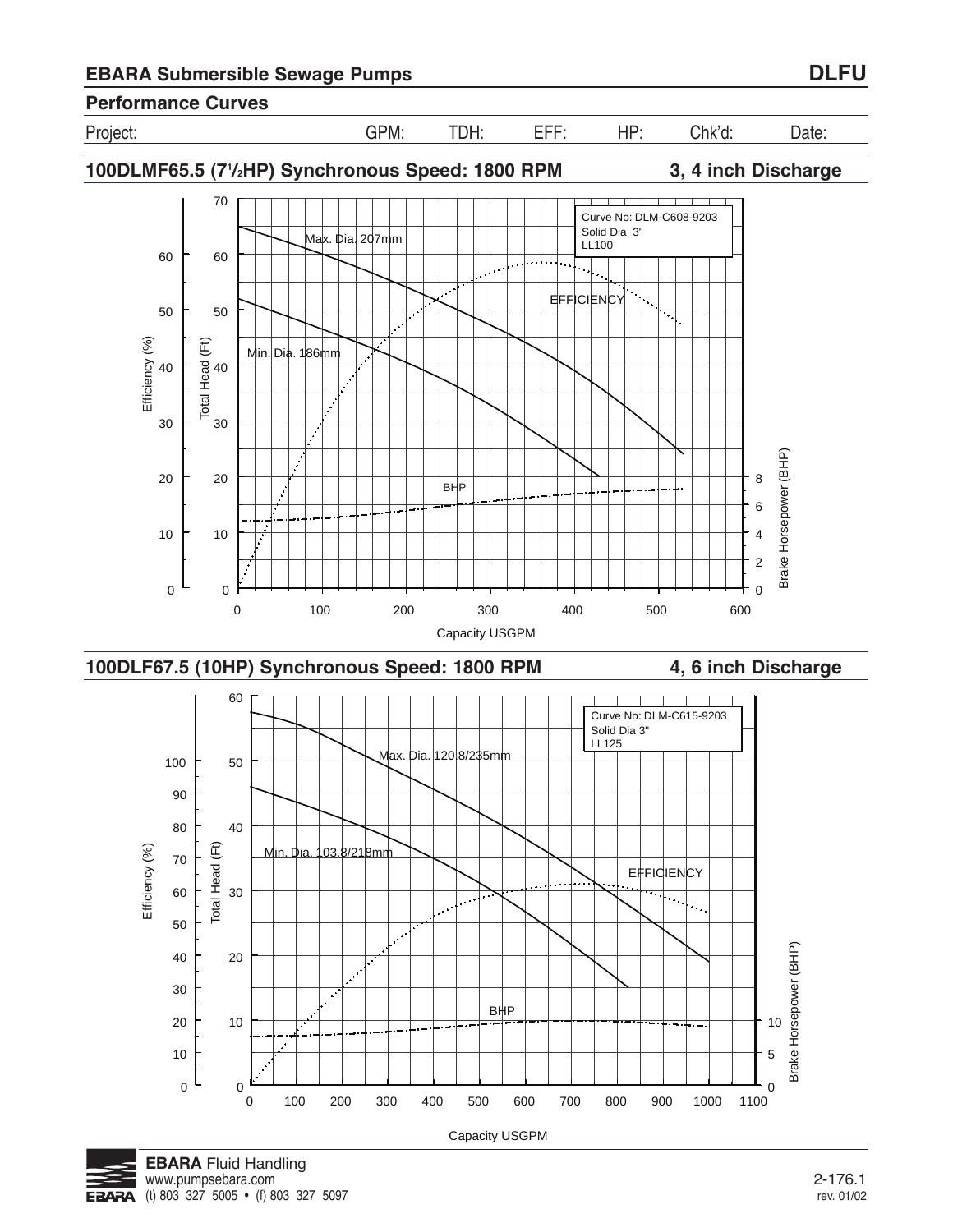











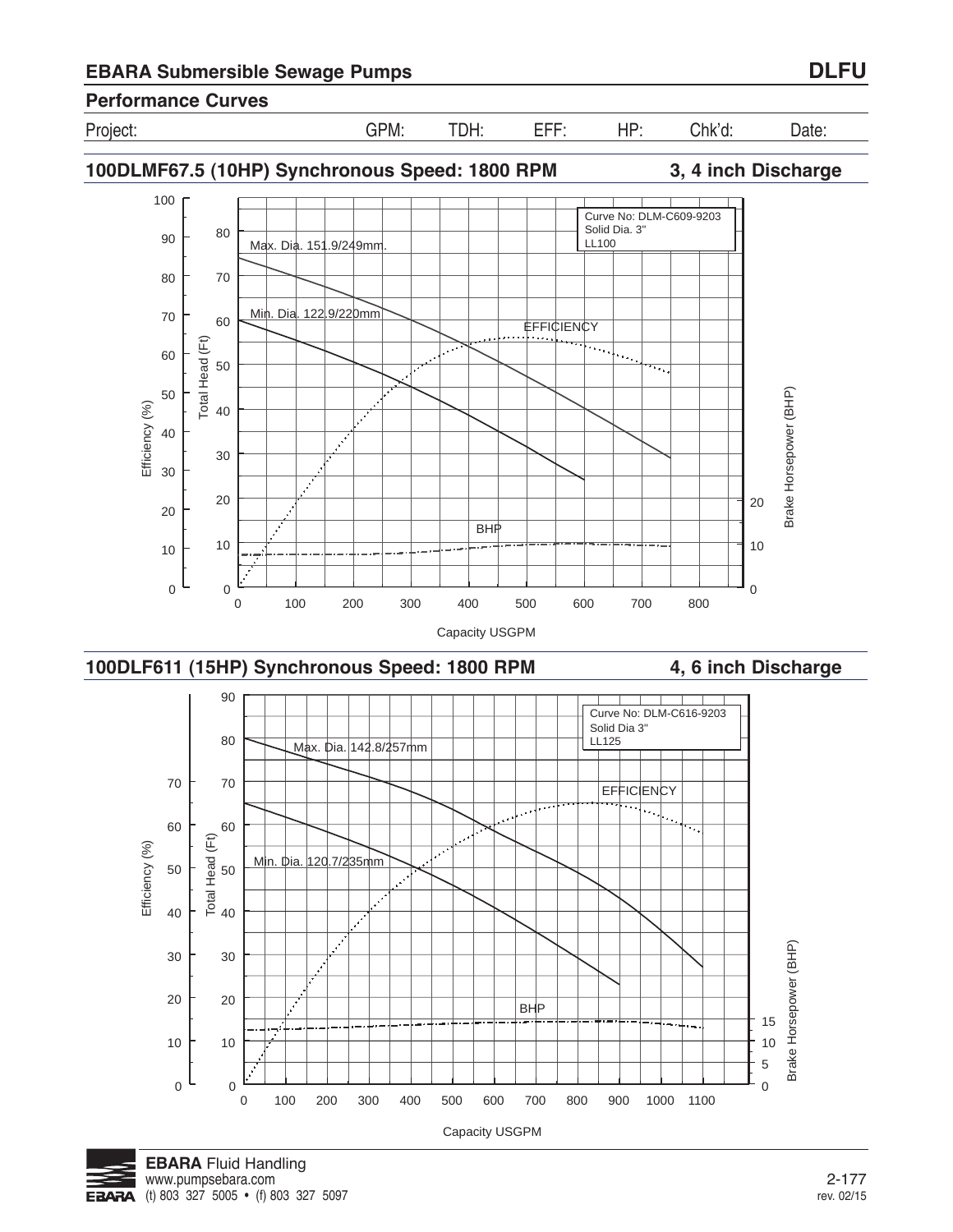







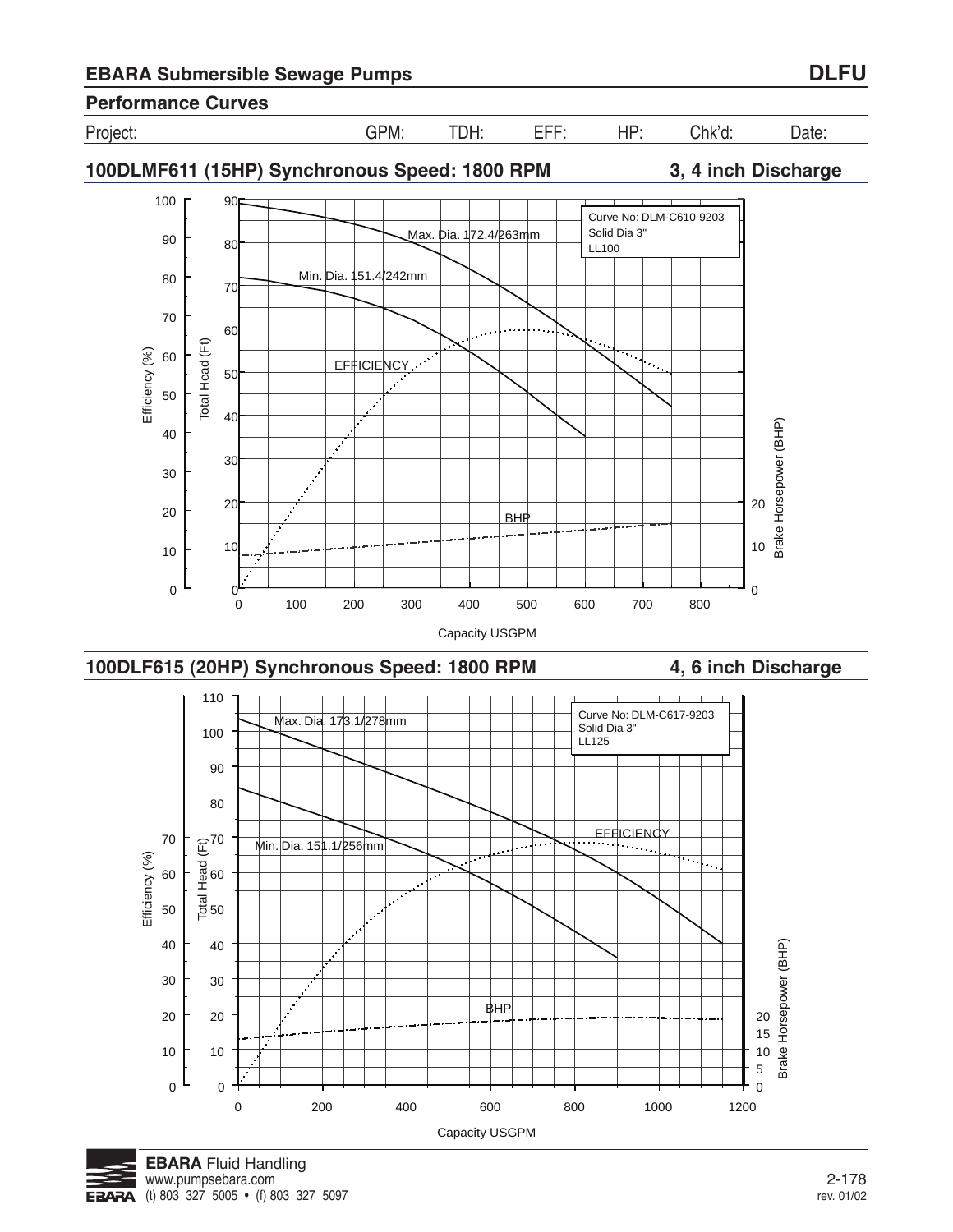

0 100 200 300 400 500 600 700 800 Capacity USGPM

## **Performance Curves**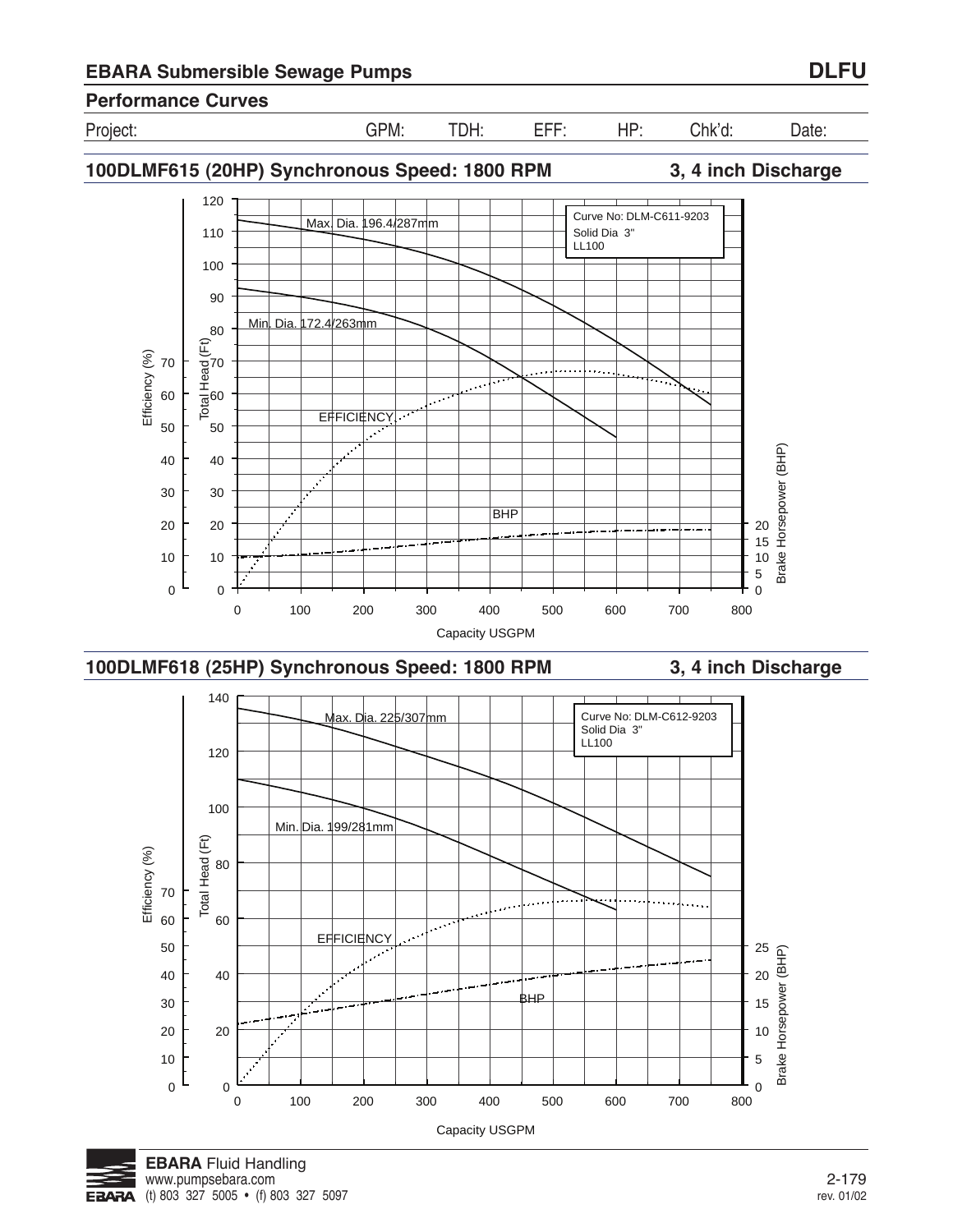

Project: GPM: TDH: EFF: HP: Chk'd: Date:





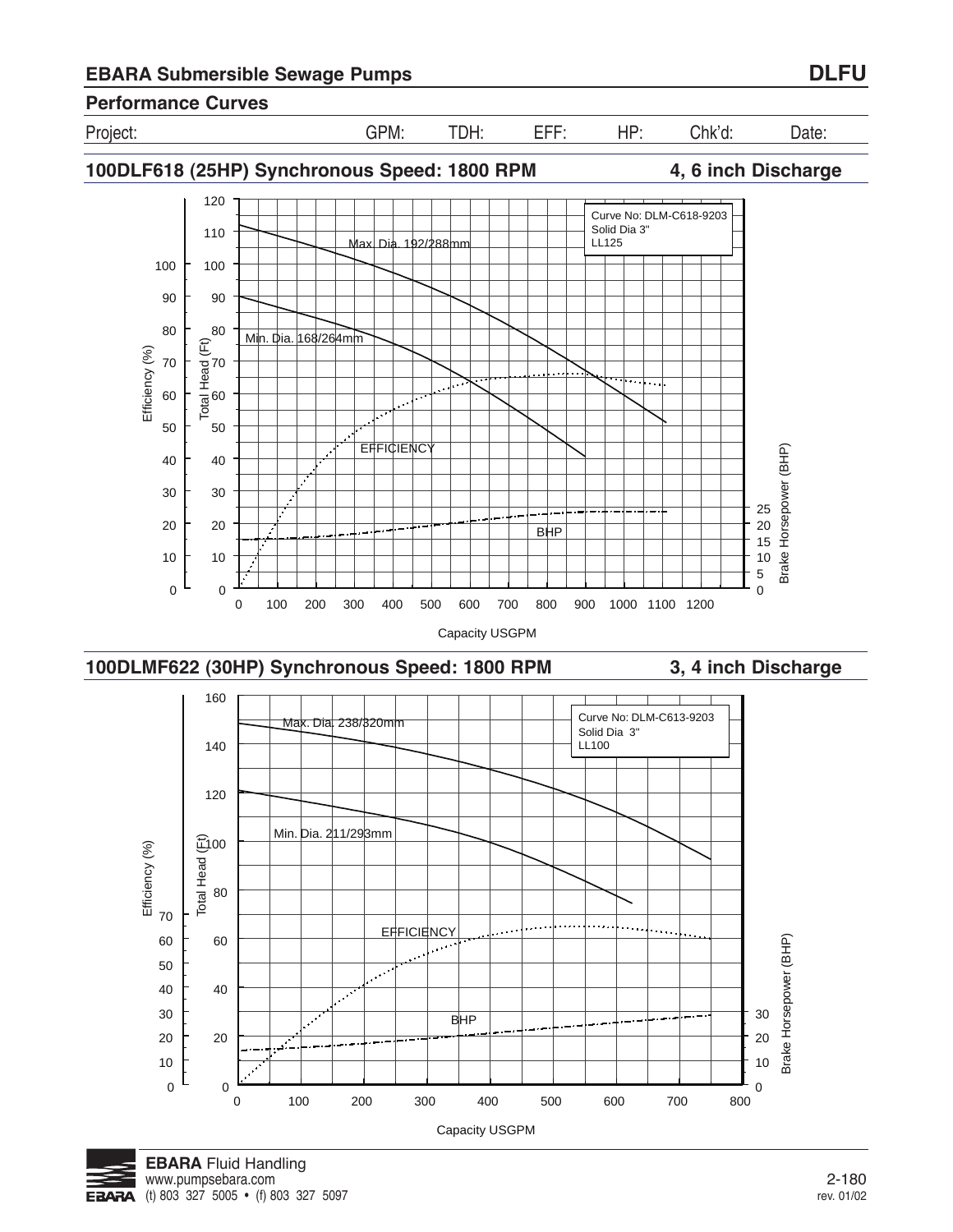

**100DLF622 (30HP) Synchronous Speed: 1800 RPM 4, 6 inch Discharge**





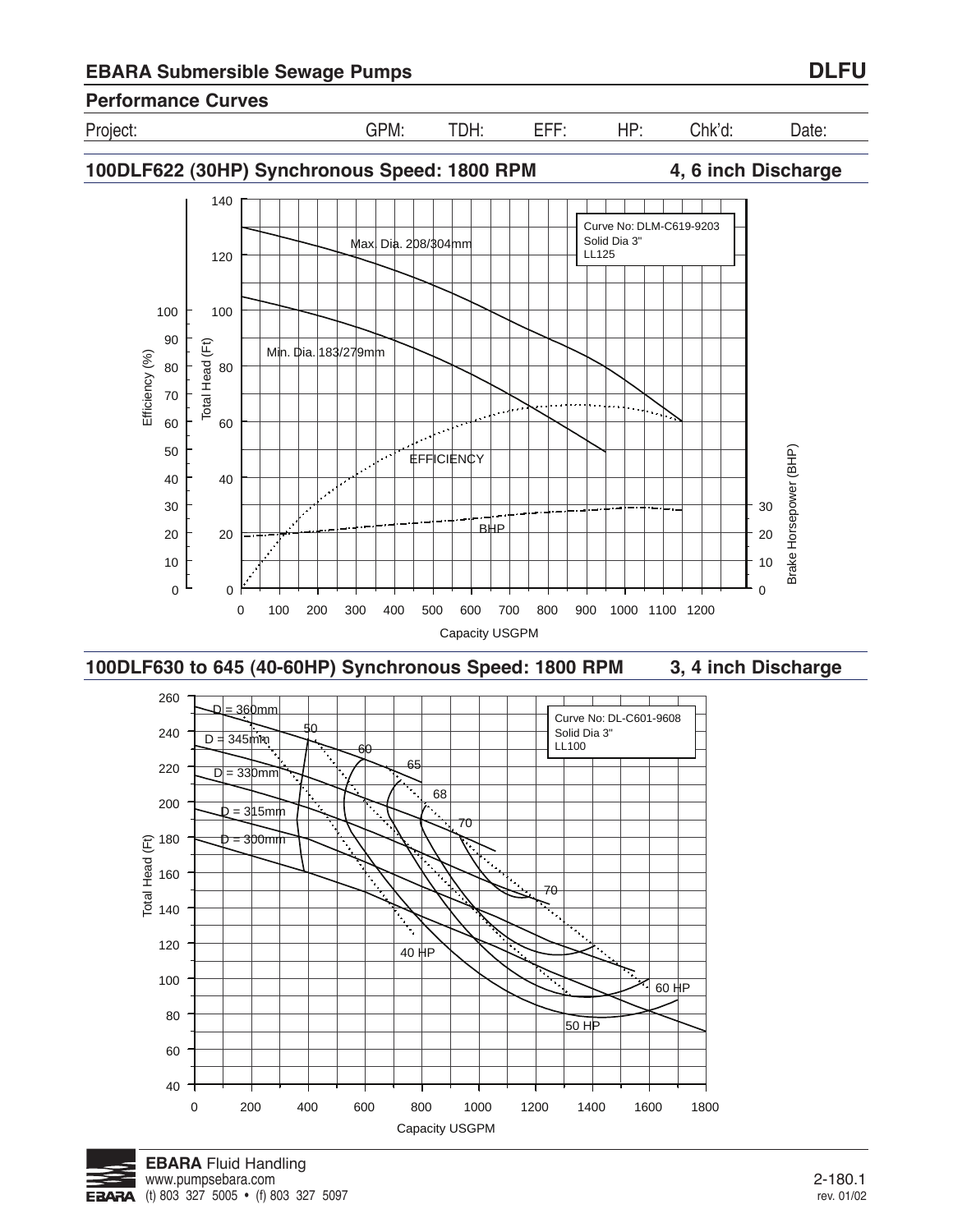Project: GPM: TDH: EFF: HP: Chk'd: Date:

**150DLF67.5 200DLF67.5 (10HP) Synchronous Speed: 1800 RPM 6, 8 inch Discharge**







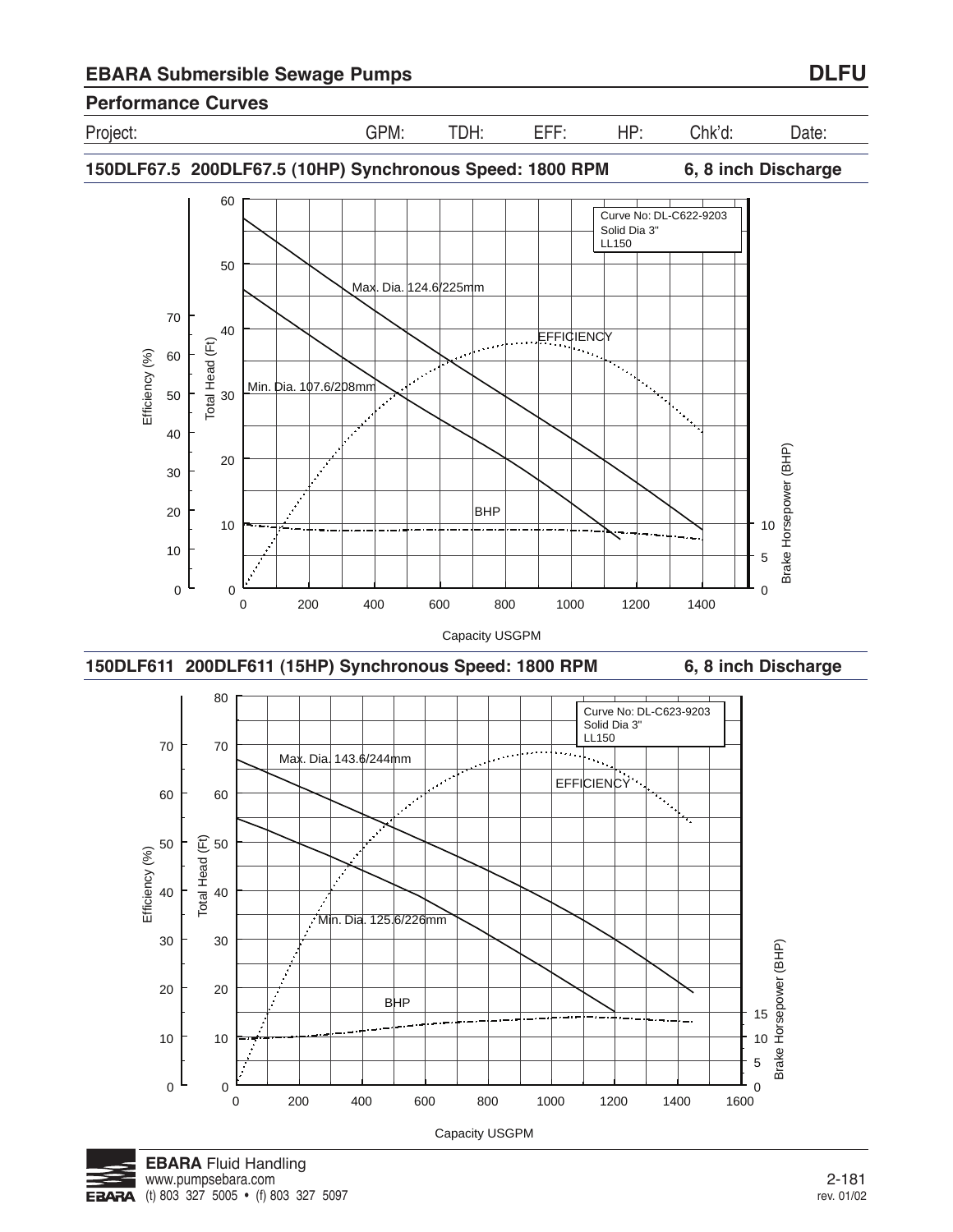



**150DLF615 200DLF615 (20HP) Synchronous Speed: 1800 RPM 6, 8 inch Discharge**



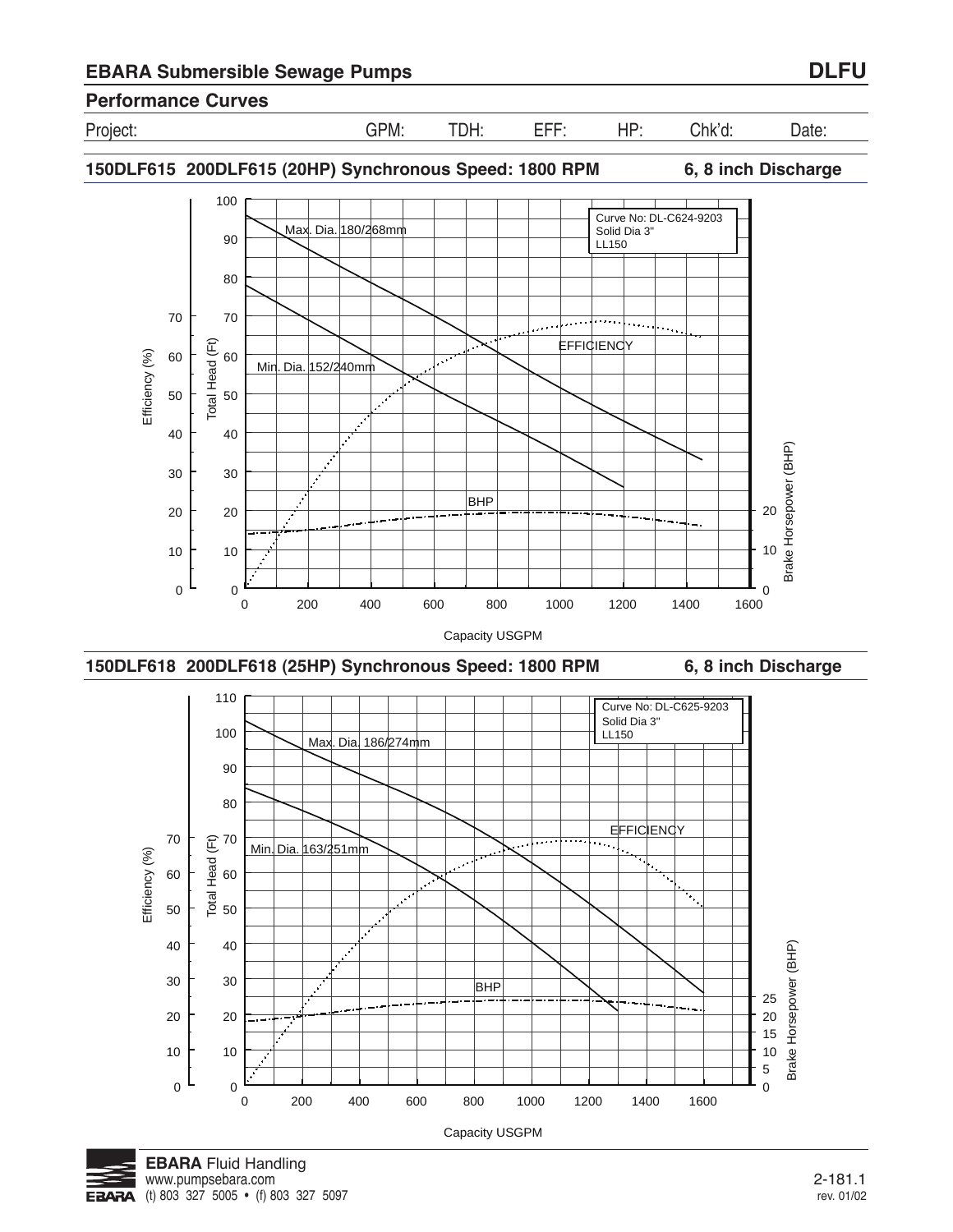



0 200 400 600 800 1000 1200 1400 1600 1800 2000

Capacity USGPM

0

0 10

 $\frac{1}{2000}$ 

10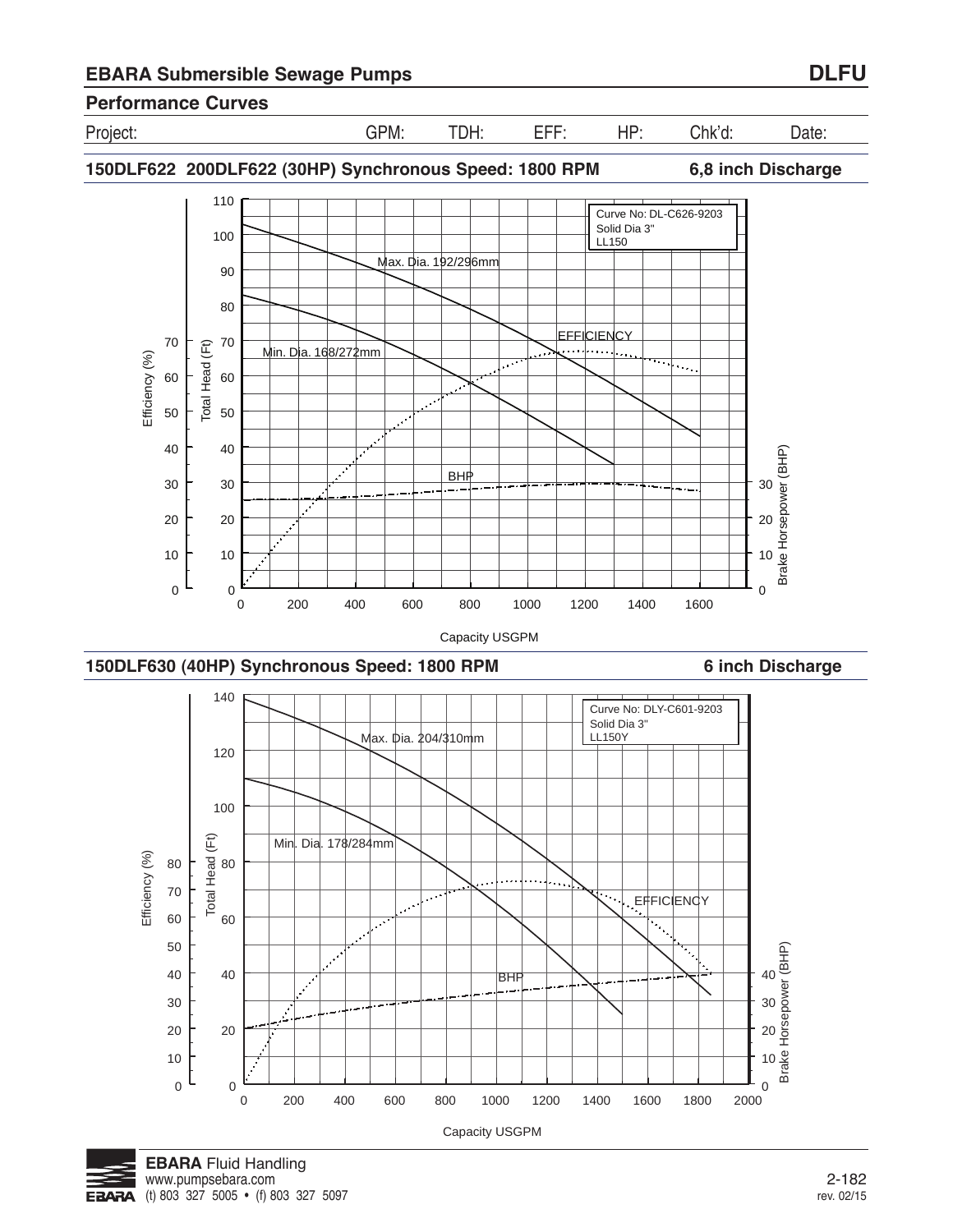



**150DLF637 (50HP) Synchronous Speed: 1800 RPM 6 inch Discharge**





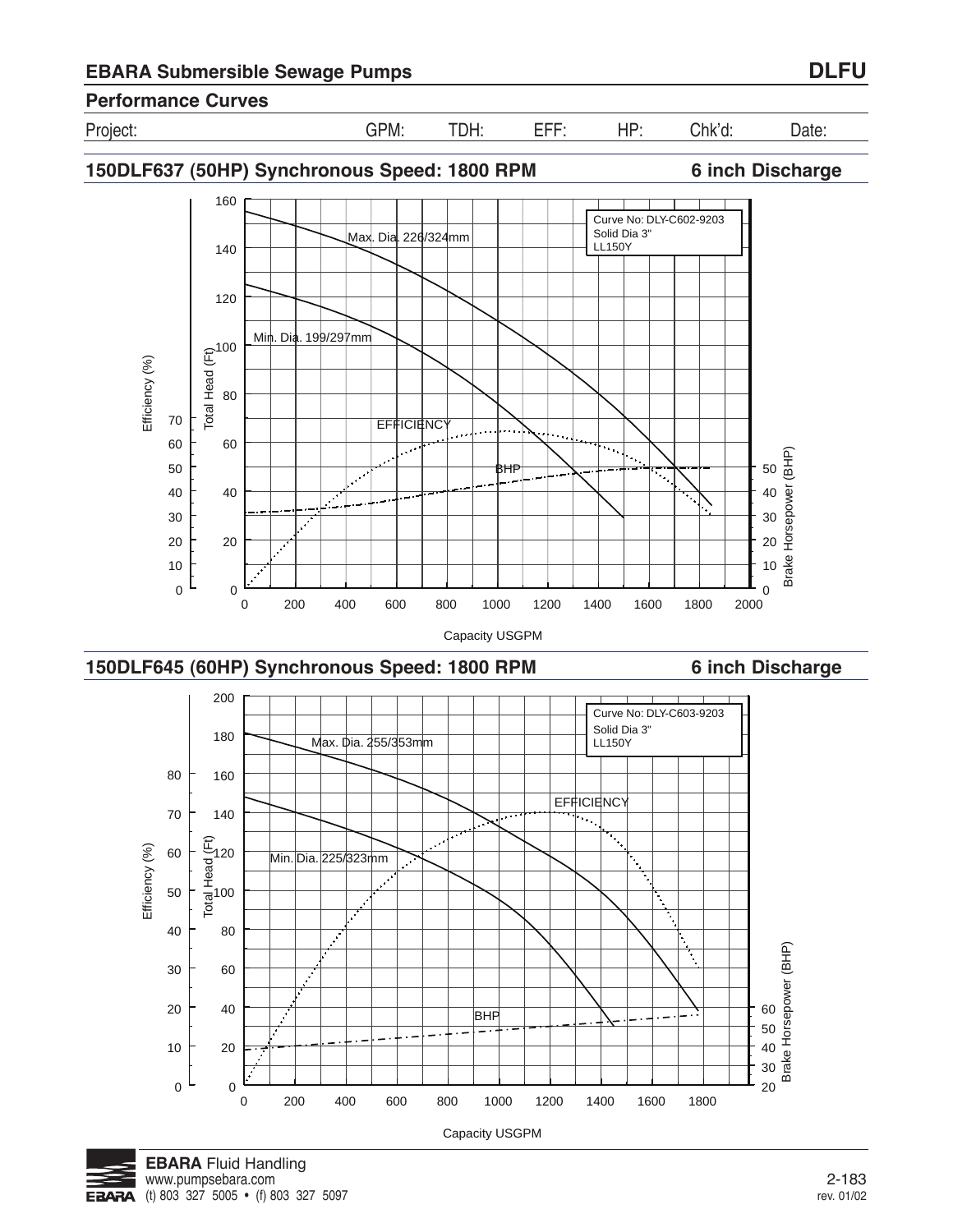







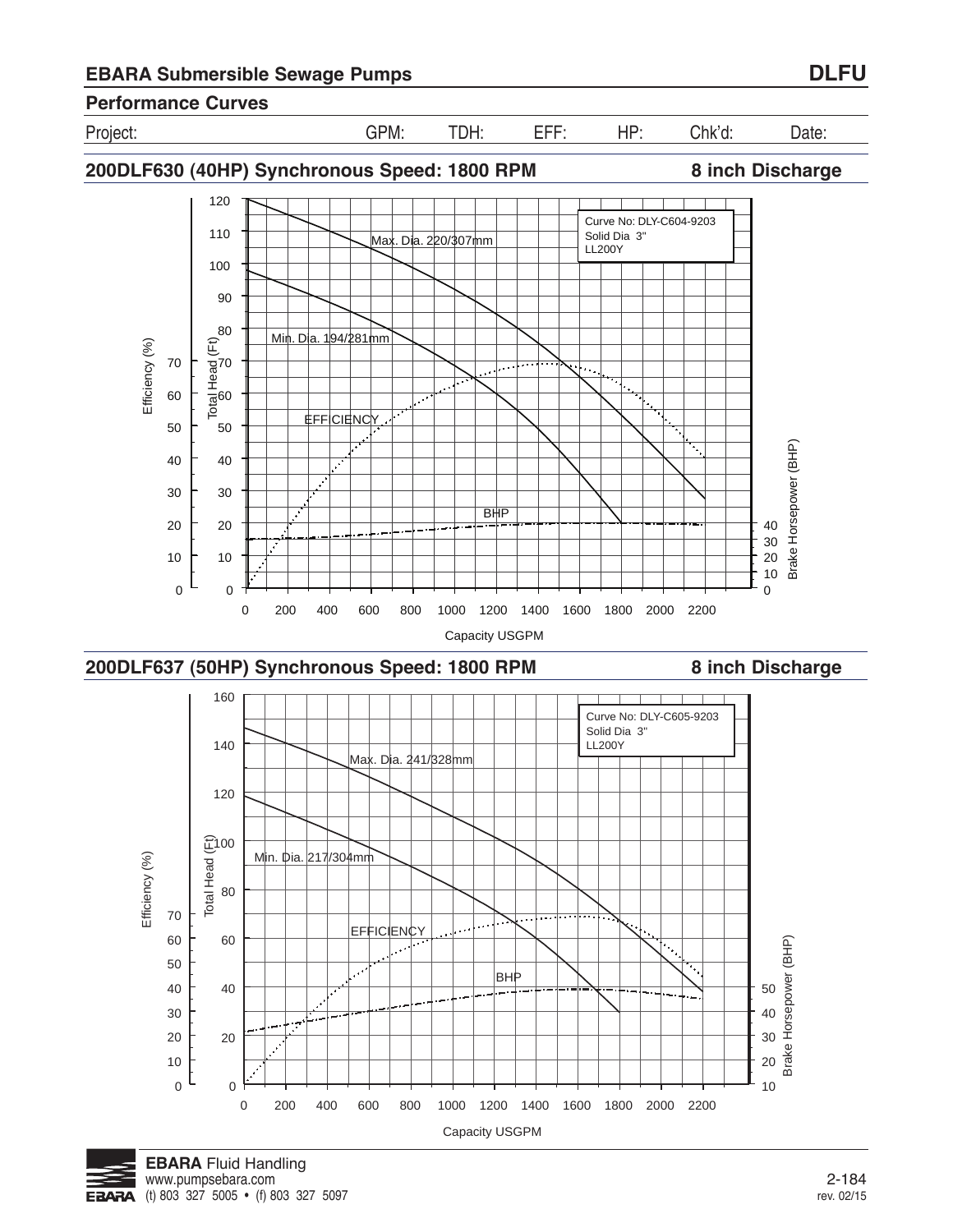

**200DLF645 (60HP) Synchronous Speed: 1800 RPM 8 inch Discharge**



0 200 400 600 800 1000 1200 1400 1600 1800 2000

Capacity USGPM



0

0

10

20

10

 $\mathcal{L}$ 

 $\overline{0}$ 5

10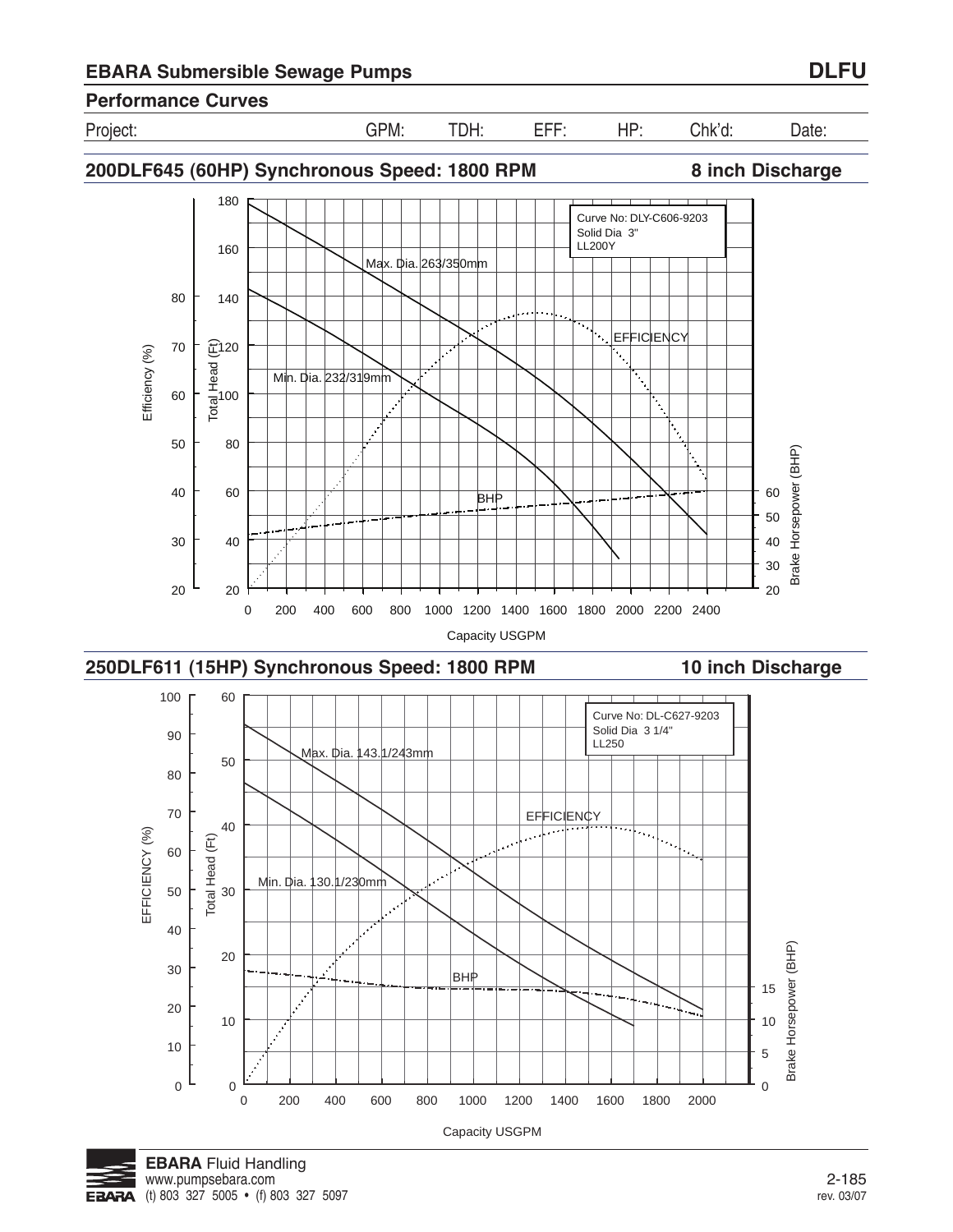





**250DLCF615 (20HP) Synchronous Speed: 1800 RPM 10 inch Discharge**



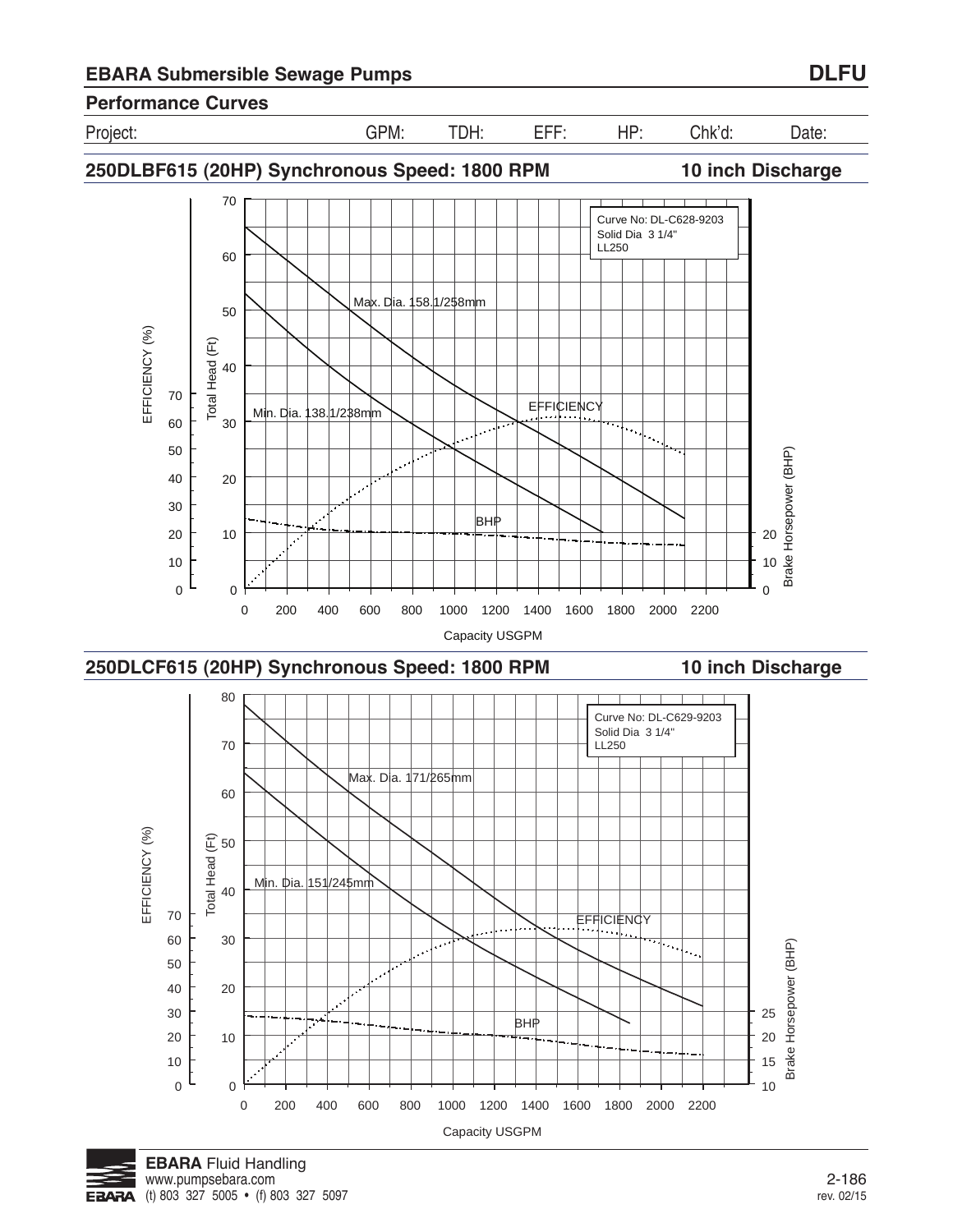



BHP

0 400 800 1200 1600 2000 2400



0

0

10

20

30

40

10

20

30

40

Brake Horsepower (BHP)

Brake Horsepower (BHP)



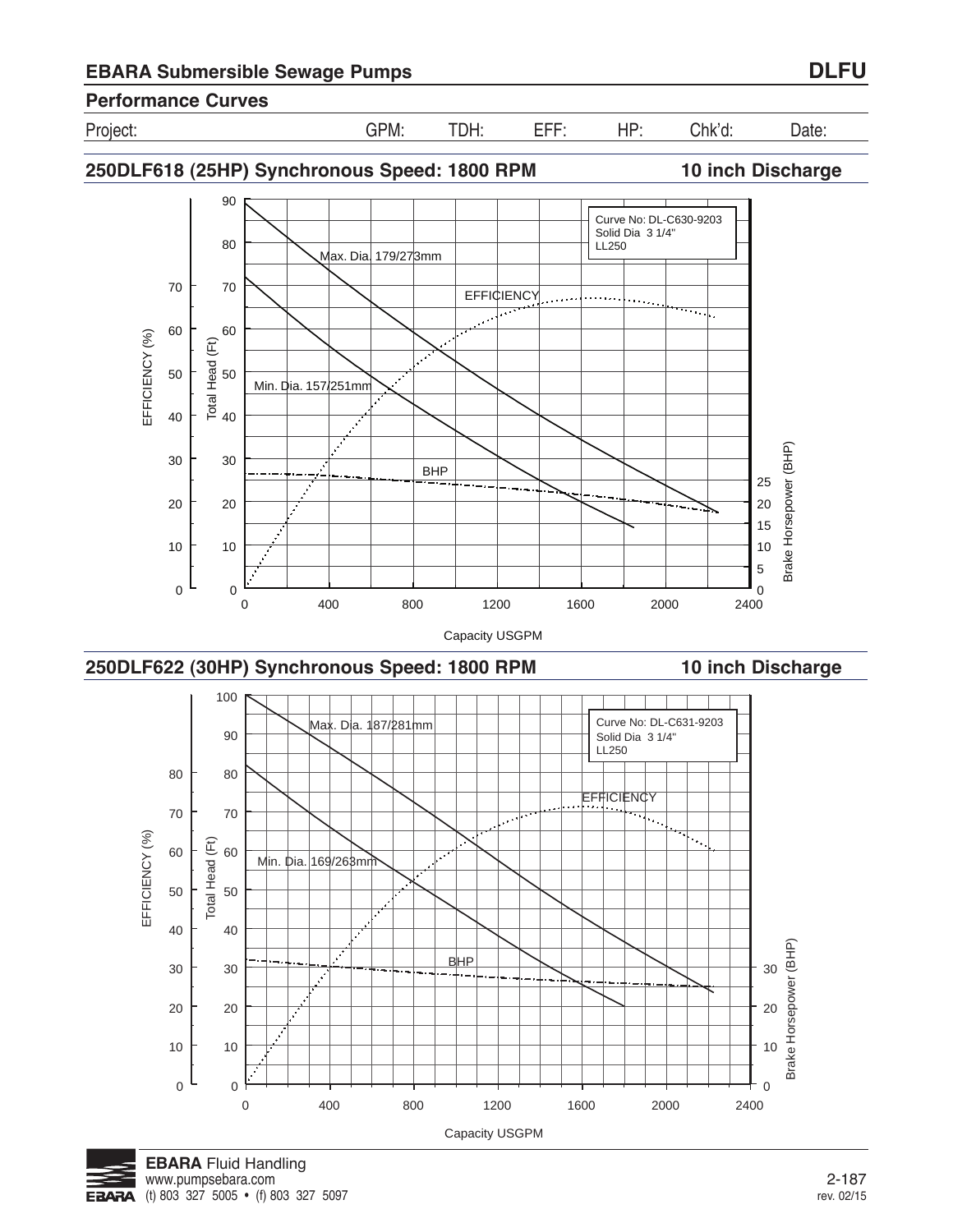







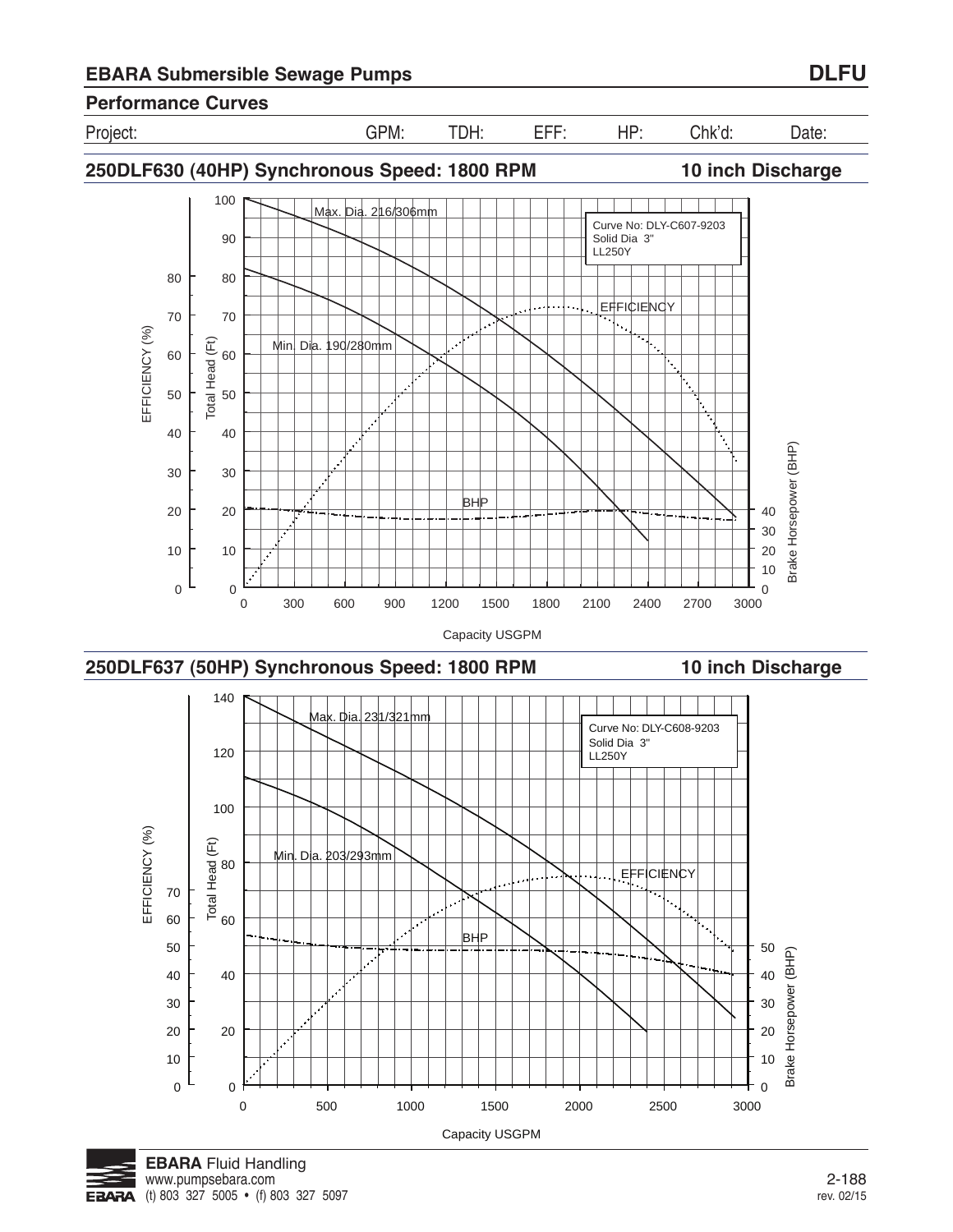

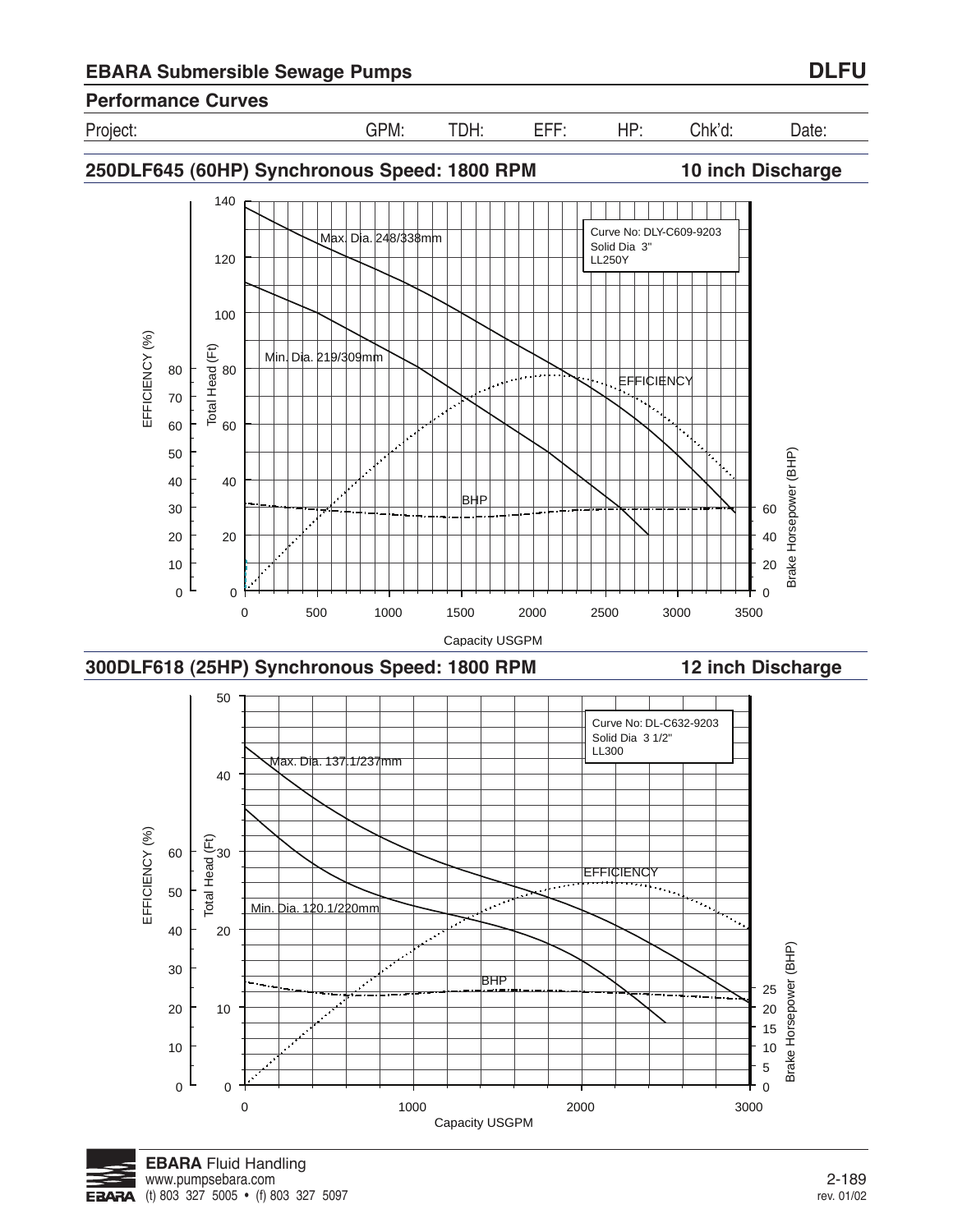